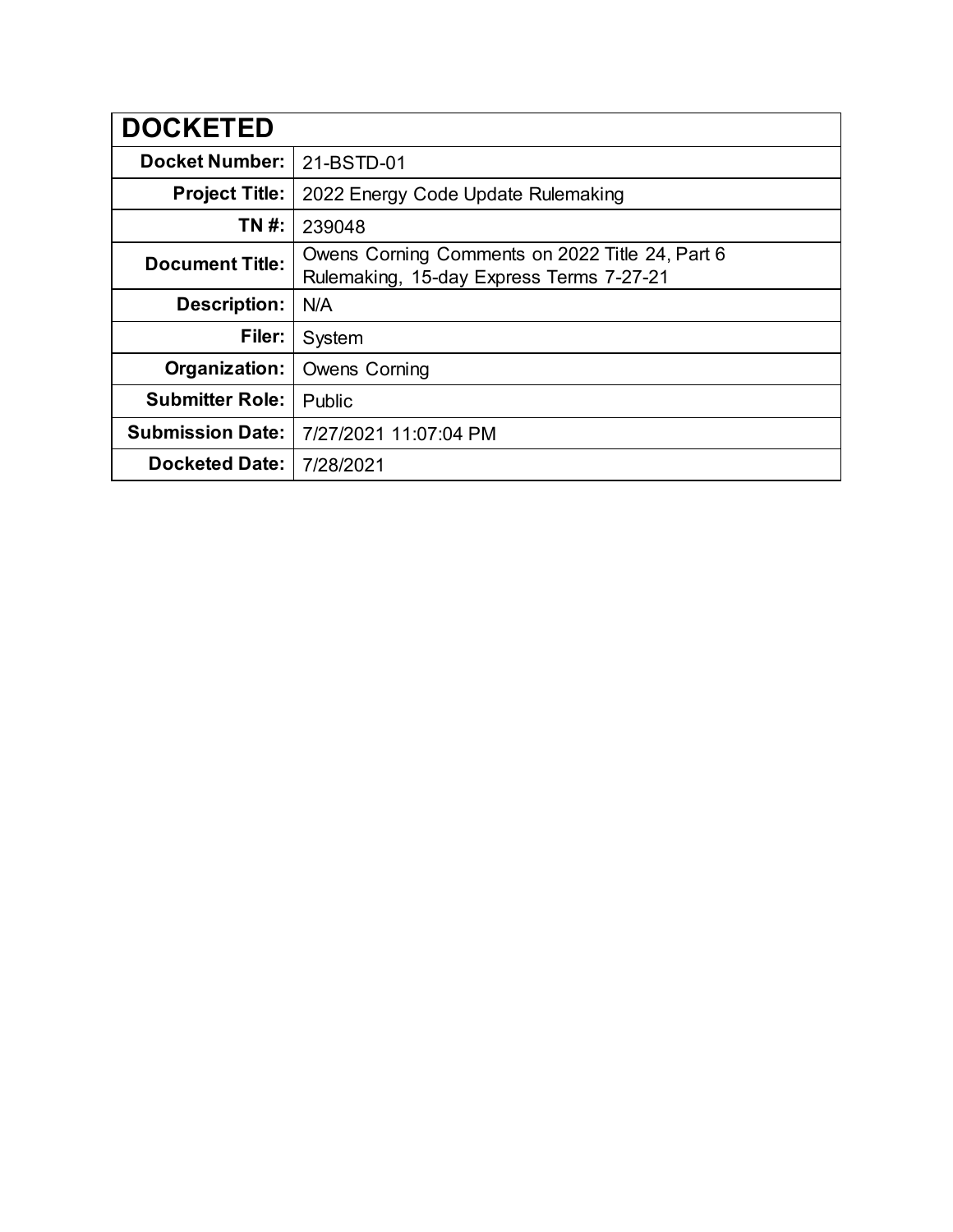**Comment Received From: Shawn Mullins** Submitted On: 7/27/2021 Docket Number: 21-BSTD-01

## Owens Corning Comments on 2022 Title 24, Part 6 Rulemaking, 15day Express Terms\_7-27-21

Additional submitted attachment is included below.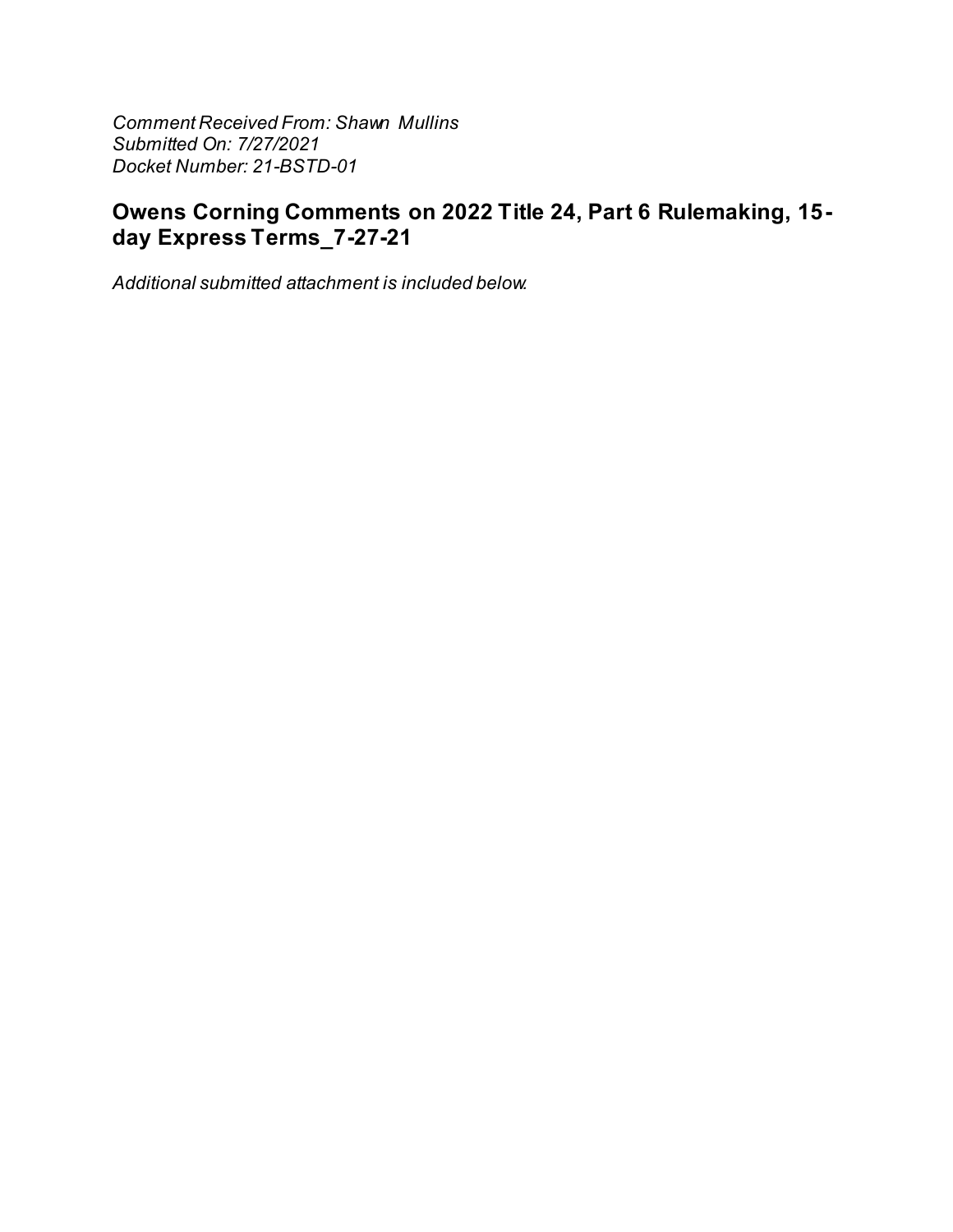

July 27, 2021

California Energy Commission Attention: Docket No. 21-BSTD-01 Dockets Office 1516 Ninth Street, MS-4 Sacramento CA 95814

RE: 2022 Title 24, Part 6 Rulemaking, 15-day Express Terms Building Energy Efficiency Standards (BEES)

To Commissioner McAllister and Commission Staff:

We would like to begin by thanking Commissioner McAllister and Commission Staff for their efforts thus far in the development and transparency related to the 2022 BEES. Owens Corning acknowledges that there are a variety of perspectives regarding the BEES and we can appreciate the very difficult job staff has in accommodating the various perspectives and opinions.

Owens Corning is a leader in fiberglass and related materials, systems and solutions. Our products are largely a result of our applied Building Science and Sustainability efforts which drive our innovation and our global operations. Owens Corning product specifications and operational activities are specifically undertaken with a measurable awareness towards natural resources stewardship as an integral part of our self-imposed sustainability journey. Thus, it is with long-term resource sustainability, durability, occupant comfort and energy efficiency, that we provide the following perspectives.

We support the Commission's efficiency and carbon reduction goals for residential homes and nonresidential buildings. In doing so, it is critical that the Commission maintain the historical and wellestablished loading order of focusing on energy efficiency first, followed by renewables and associated technology. We believe energy efficiency, renewables and bolt-on technology, when applied in the proper balance are inherently complimentary. To achieve this complimentary equilibrium, the building envelope must be optimized to the maximum extent feasible. Only when viewed in this context and with proper weight given to sustainability concerns and thereby provide society and the industry with maximum value and performance. This is not an "either/or" conversation, but one of using optimized compliance paths to create an intelligent and predictable outcome in support of the Commission's stated goals.

With respect to the current 15-day language, we strongly encourage the Commission to consider the following:

- **1. We would like to reaffirm our 45-day language comments submitted on June 18, 2021.**
- **2. Recommending an expansion of the buried ducts language and acceptable assemblies as follows:** 
	- a. Remove the requirement for uniform insulation level across the attic plane for the *Buried Ducts* option
	- b. Allow mounding of the insulation around the ducts for the *Buried Ducts* option
	- c. Remove the requirement for a containment barrier for the *Deeply Buried Ducts* option
	- d. Allow mounding of the insulation around the ducts for the *Buried Ducts* option
	- e. Consider conditions under which Buried Ducts and/or Deeply Buried Ducts offer equivalent performance to ducts in conditioned space